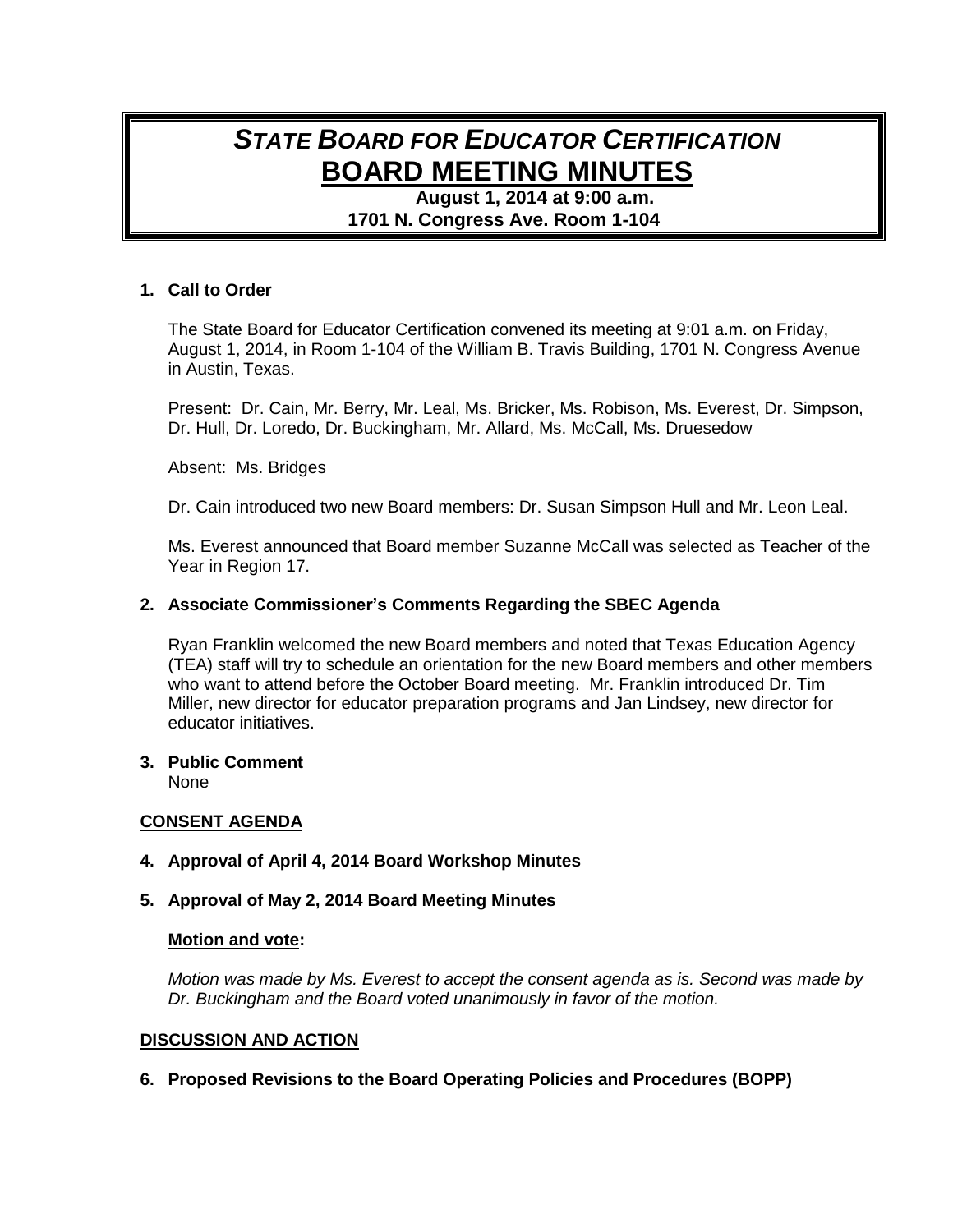Mr. Byer explained the proposed changes to the BOPP related to the election of officers of the Board.

#### **Motion and vote:**

*Motion was made by Ms. Bricker to accept the proposed revisions to SBEC Board Operating Policies and Procedures. Second was made by Ms. Druesedow and the Board voted unanimously in favor of the motion.*

## **7. Election of Board Vice-Chairperson**

#### **Motion and vote:**

*Motion was made by Ms. Bricker to nominate Dr. Buckingham for Vice-Chairperson of the Board. Second was made by Ms. Everest. No other nominations were received and Dr. Buckingham was elected by acclamation.*

## **8. Approval of 2015 Board Meeting Dates**

#### **Motion and vote:**

*Motion was made by Ms. McCall to adopt the proposed 2015 meeting dates. Second was made by Dr. Hull and the Board voted unanimously in favor of the motion.*

#### **9. Litigation Settlement Options in Pending or Contemplated Litigation, Disciplinary Cases, and Pending Litigation (10:00 a.m.)**

#### *A. Contested Cases*

#### *I. No Answer Defaults*

1) Docket No. 5071-EC-0114, *Texas Education Agency, Educator Leadership and Quality Division v. Amadeo Alaniz, III;* Action to be taken: Consideration of Issuance of Default Judgment.

Staff recommendation: 2 year suspension

2) Docket No. 8121-EC-0314, *Texas Education Agency, Educator Leadership and Quality Division v. Jean Ann Hill;* Action to be taken: Consideration of Issuance of Default Judgment.

Staff recommendation: Permanent Revocation

5) Docket No. 3210-EC-0214, *Texas Education Agency, Educator Leadership and Quality Division v. Kelly Reed;* Action to be taken: Consideration of Issuance of Default Judgment.

Staff recommendation: Revocation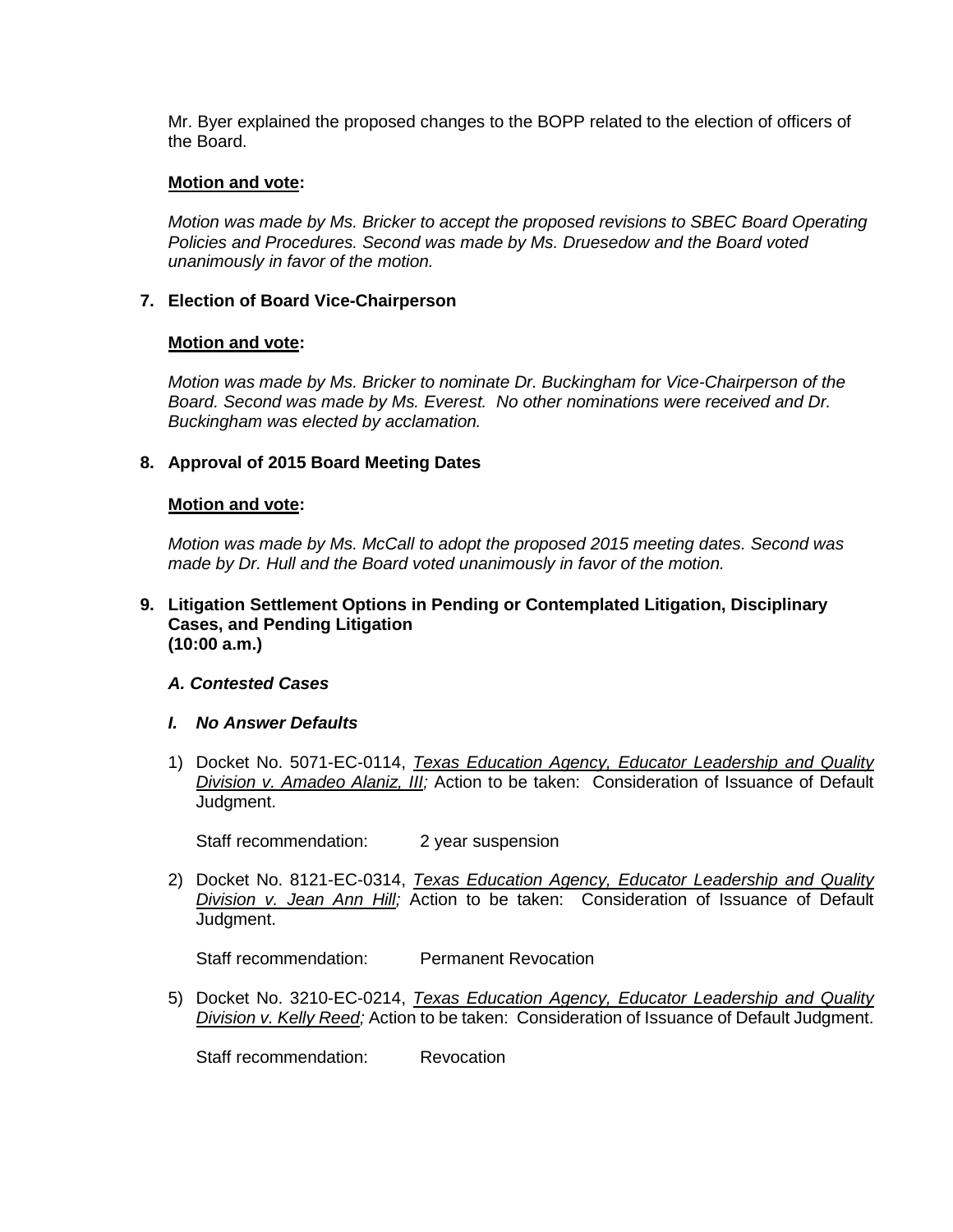6) Docket No. 3212-EC-0214, *Texas Education Agency, Educator Leadership and Quality Division v. Homero Gutierrez, Jr.;* Action to be taken: Consideration of Issuance of Default Judgment.

Staff recommendation: Permanent Revocation

7) Docket No. 8117-EC-0314, *Texas Education Agency, Educator Leadership and Quality Division v. Bonnie L. Ray;* Action to be taken: Consideration of Issuance of Default Judgment.

Staff recommendation: 1 year suspension

8) Docket No. 4182-EC-0414, *Texas Education Agency, Educator Leadership and Quality Division v. Sarah Elizabeth Wright;* Action to be taken: Consideration of Issuance of Default Judgment.

Staff recommendation: 1 year suspension

9) Docket No. 9108-EC-0314, *Texas Education Agency, Educator Leadership and Quality Division v. Julie Whitchurch;* Action to be taken: Consideration of Issuance of Default Judgment.

Staff recommendation: Revocation

10) Docket No. 4176-EC-0314, *Texas Education Agency, Educator Leadership and Quality Division v. Allison Ann Gifford;* Action to be taken: Consideration of Issuance of Default Judgment.

Staff recommendation: 1 year suspension

11) Docket No. 5077-EC-0314, *Texas Education Agency, Educator Leadership and Quality Division v. Mary Ann Rincones;* Action to be taken: Consideration of Issuance of Default Judgment.

Staff recommendation: Revocation

12) Docket No. 5072-EC-0214, *Texas Education Agency, Educator Leadership and Quality Division v. Cynthia Trevino;* Action to be taken: Consideration of Issuance of Default Judgment.

Staff recommendation: 3 year suspension

13) Docket No. 4183-EC-0514, *Texas Education Agency, Educator Leadership and Quality Division v. James R. Garrison;* Action to be taken: Consideration of Issuance of Default Judgment.

Staff recommendation: 1 year suspension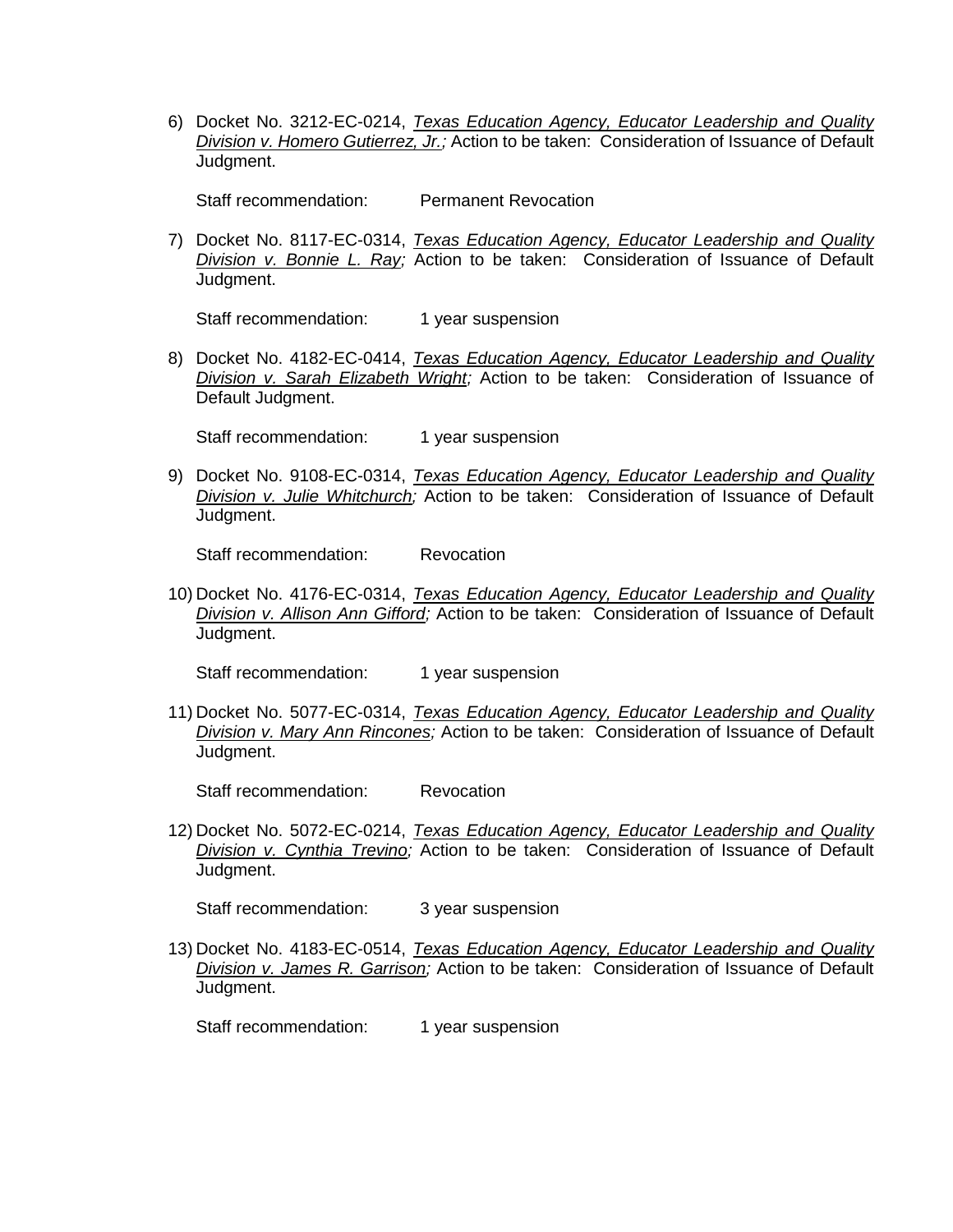14) Docket No. 9107-EC-0314, *Texas Education Agency, Educator Leadership and Quality Division v. Crystal Dawn Logsdon;* Action to be taken: Consideration of Issuance of Default Judgment.

Staff recommendation: Revocation

15) Docket No. 4184-EC-0414, *Texas Education Agency, Educator Leadership and Quality Division v. Derek Adams;* Action to be taken: Consideration of Issuance of Default Judgment.

Staff recommendation: 1 year suspension

16) Docket No. 5079-EC-0414, *Texas Education Agency, Educator Leadership and Quality Division v. Ursula M. Medlock;* Action to be taken: Consideration of Issuance of Default Judgment.

Staff recommendation: Revocation

17) Docket No. 5078-EC-0414, *Texas Education Agency, Educator Leadership and Quality Division v. Maria Balderas Villanueva a/k/a Maria F. Balderas;* Action to be taken: Consideration of Issuance of Default Judgment.

Staff recommendation: Revocation

18) Docket No. 5073-EC-0314, *Texas Education Agency, Educator Leadership and Quality Division v. Jamica Williams a/k/a Jamica Renee Townsend;* Action to be taken: Consideration of Issuance of Default Judgment.

Staff recommendation: Revocation

19) Docket No. 3215-EC-0414, *Texas Education Agency, Educator Leadership and Quality Division v. Corey Pence;* Action to be taken: Consideration of Issuance of Default Judgment.

Staff recommendation: Permanent Revocation

20) Docket No. 3216-EC-0414, *Texas Education Agency, Educator Leadership and Quality Division v. Rebecca H. Flores;* Action to be taken: Consideration of Issuance of Default Judgment.

Staff recommendation: Permanent Revocation

21) Docket No. 5082-EC-0414, *Texas Education Agency, Educator Leadership and Quality Division v. Julie Ann Wilcox;* Action to be taken: Consideration of Issuance of Default Judgment.

Staff recommendation: Revocation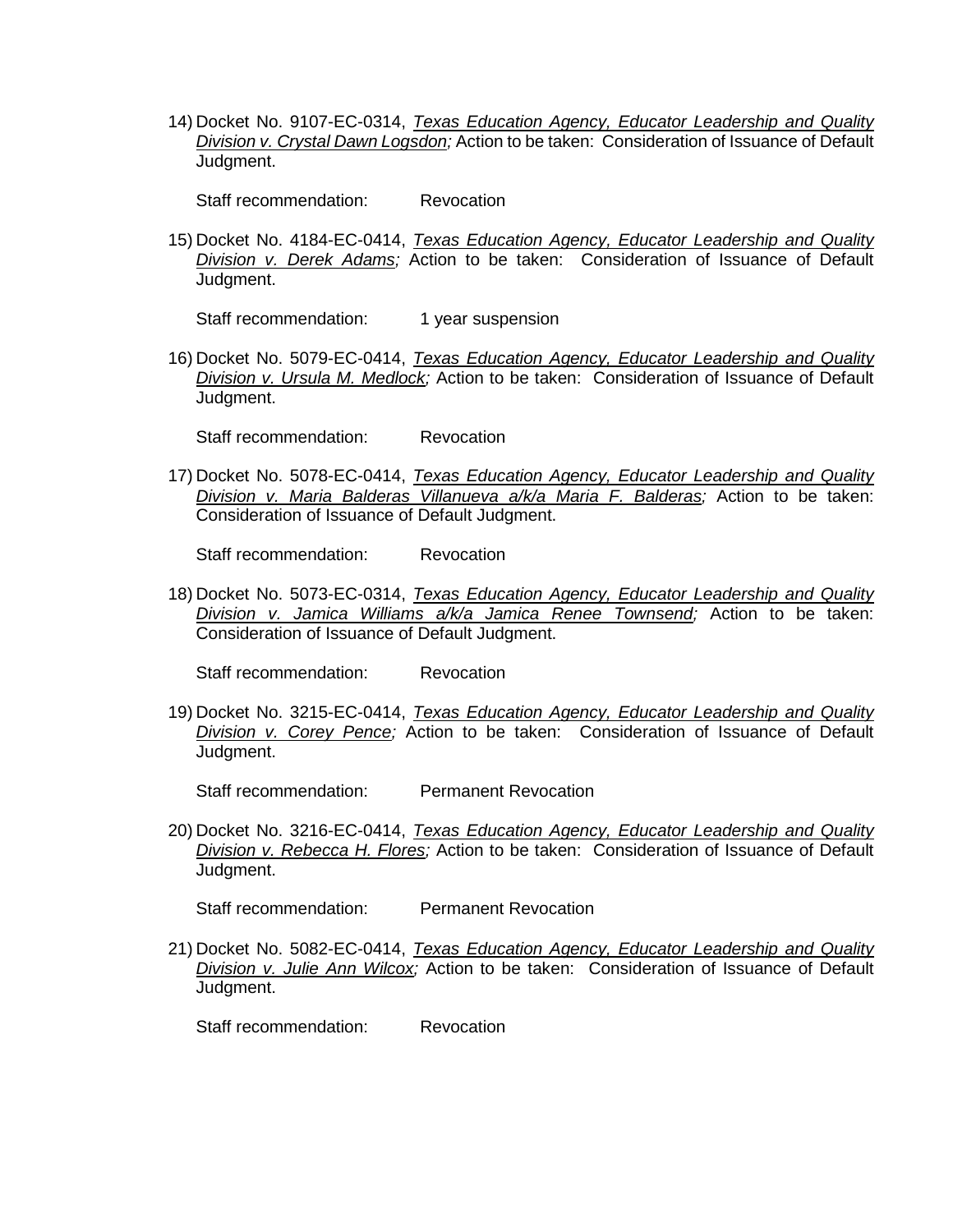22) Docket No. 5081-EC-0414, *Texas Education Agency, Educator Leadership and Quality Division v. Lisa K. Duke;* Action to be taken: Consideration of Issuance of Default Judgment.

Staff recommendation: Revocation

23) Docket No. 8124-EC-0514, *Texas Education Agency, Educator Leadership and Quality Division v. Trenton Lee Kendrick;* Action to be taken: Consideration of Issuance of Default Judgment.

Staff recommendation: 1 year suspension

24) Docket No. 8123-EC-0514, *Texas Education Agency, Educator Leadership and Quality Division v. Brenda Kay O'Donnell;* Action to be taken: Consideration of Issuance of Default Judgment.

Staff recommendation: Revocation

25) Docket No. 9111-EC-0414, *Texas Education Agency, Educator Leadership and Quality Division v. Stephen J. Mallard;* Action to be taken: Consideration of Issuance of Default Judgment.

Staff recommendation: Revocation

26) Docket No. 9103-EC-0214, *Texas Education Agency, Educator Leadership and Quality Division v. Randon Archibeque;* Action to be taken: Consideration of Issuance of Default Judgment.

Staff recommendation: Revocation

27) Docket No. 7004-EC-0414, *Texas Education Agency, Educator Leadership and Quality Division v. Tyrell Braud;* Action to be taken: Consideration of Issuance of Default Judgment.

Staff recommendation: Revocation

#### **Motion and vote:**

*Motion was made by Ms. Robison to approve staff's request for issuance of default judgments and enter a Final Order consistent with staff's recommendation for each of the above numbered cases 1-27, with the exception of cases 3 and 4. Second was made by Ms. Everest and the Board voted unanimously in favor of the motion.*

3) Docket No. 8119-EC-0314, *Texas Education Agency, Educator Leadership and Quality Division v. Curtis Heath;* Action to be taken: Consideration of Issuance of Default Judgment.

Staff recommendation: 2 year suspension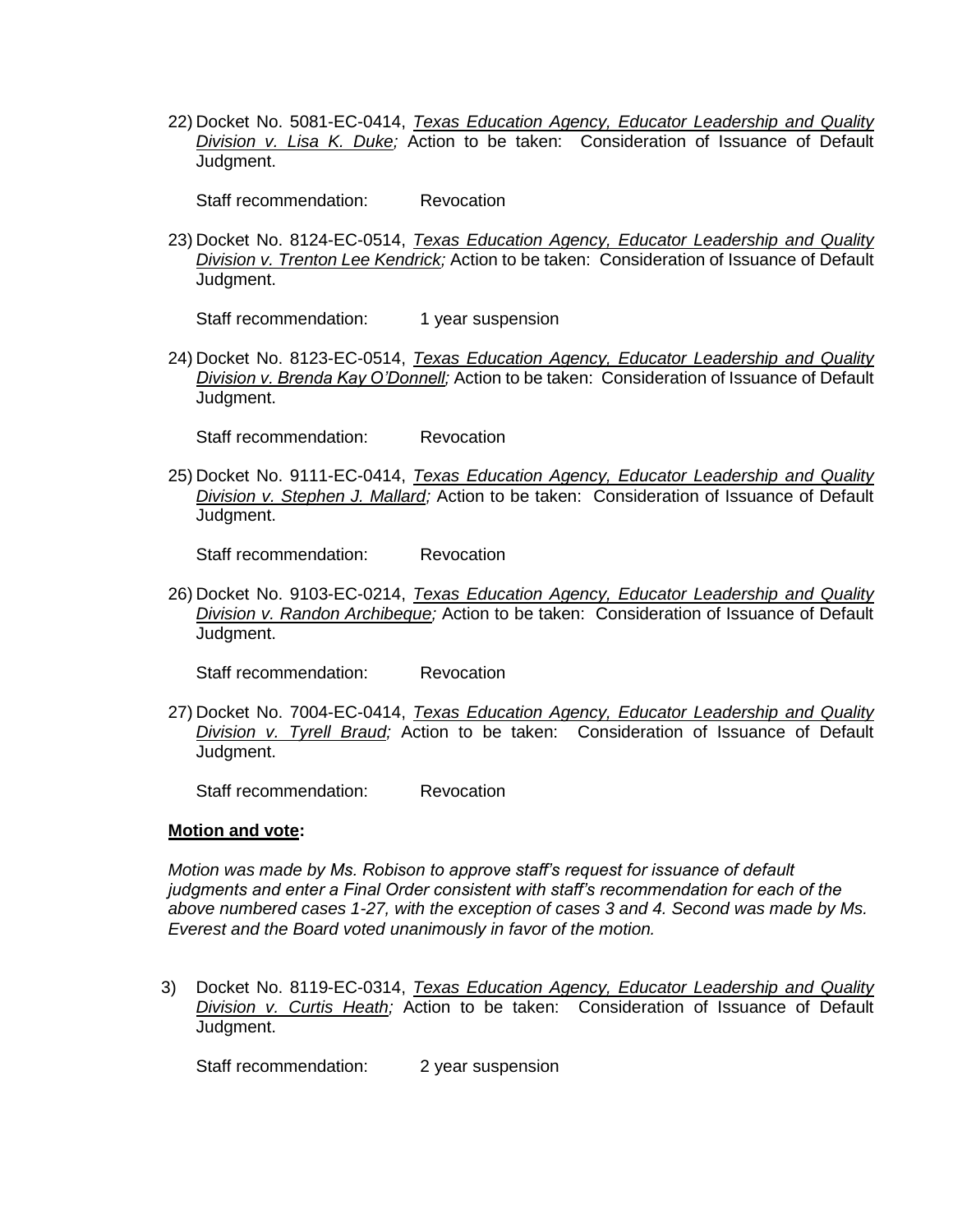*Motion was made by Ms. Bricker to issue a final order of permanent revocation. Second was made by Dr. Hull.* 

*Motion was made by Mr. Allard to amend the original motion from permanent revocation to revocation. Second by Ms. McCall and the Board voted unanimously in favor of the motion.*

*Motion was made by Mr. Allard to issue a final order of revocation. Second by Ms. Druesedow and voted unanimously in favor of the motion.*

4) Docket No. 4179-EC-0314, *Texas Education Agency, Educator Leadership and Quality Division v. Sydney Clayman;* Action to be taken: Consideration of Issuance of Default Judgment.

Staff recommendation: 2 year suspension

## **Motion and vote:**

*Motion was made by Ms. Bricker to issue a final order of permanent revocation. The motion failed for a lack of second.*

*Motion was made by Dr. Hull to issue a final order of revocation. Second was made by Ms. McCall and the Board voted unanimously in favor of the motion.*

# **II. Proposals for Decision**

28) Docket No. 701-13-5663.EC, *Texas Education Agency, Educator Leadership and Quality Division v. Jerry Lynn Belote;* Action to be taken: Consideration of Proposal for Decision and Issuance of Final Order.

ALJ Recommendation: Revocation

Staff Recommendation: Revocation

#### **Motion and vote:**

*Motion was made by Ms. Druesedow to accept the proposal for decision and issue a final order consistent with the ALJ's recommendation of revocation. Second was made by Ms. McCall and the Board voted unanimously in favor of the motion.*

#### **III. Motion for Rehearing**

None

#### **IV. Appeals**

1) *State Board for Educator Certification v. Robert D. Lange*; Cause No. 03-12-00453-CV, In the Court of Appeals, Third Judicial District, Austin, Texas.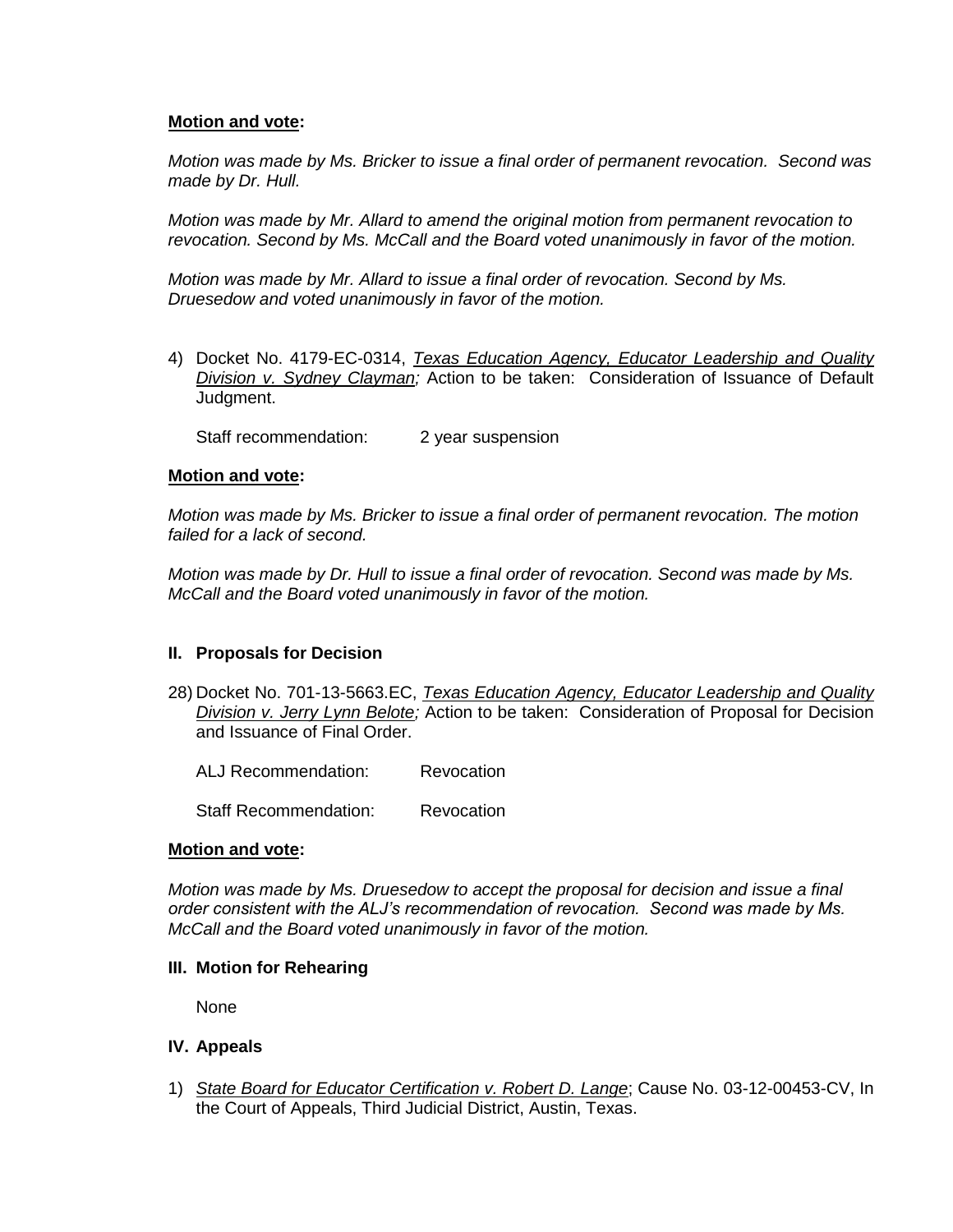- 2) *State Board for Educator Certification v. Erasmo Montalvo*; Cause No. 03-13-00370-CV, In the Court of Appeals, Third Judicial District, Austin, Texas.
- 3) *State Board for Educator Certification v. Erasmo Montalvo*; Case No. 13-0537, In the Supreme Court, Austin, Texas.
- 4) *Barry Ryan Davis v. Texas Education Agency, Educator Certification and Standards*  **Division; Cause No. D-1-GN-12-003413, In the 201<sup>st</sup> District Court of Travis County,** Texas.
- 5) *Don Madden v. State Board for Educator Certification*; Case No. 14-0532, In the Supreme Court of Texas.

## *B. Pending Litigation*

*The Board may discuss any other litigation arising after the date of posting or reasonably contemplated as of the date of the board meeting.*

None.

#### **Recess at 11:52 p.m. Reconvene at 12:07 p.m.**

## **10. Consideration of and Opportunity to Approve New Classes of Certificates**

Dr. Miller presented requests from LeTourneau University for approval to offer the school counselor certificate and from Texas A&M University – Central Texas in Killeen for the school counselor, reading specialist and superintendent certificates.

#### **Motion and vote:**

*Motion was made by Ms. Robison to approve the new classes of certificates for LeTourneau University and Texas A&M University – Central Texas in Killeen. Second was made by Ms. Bricker and the Board voted unanimously in favor of the motion.*

#### **11. Consideration of and Opportunity to Approve a New Educator Preparation Program**

Dr. Miller presented a request for approval from Relay Graduate School of Education to offer an alternative certification program in Houston, Texas.

#### **Motion and vote:**

*Motion was made by Ms. Bricker to approve Relay Graduate School of Education Alternative Certification Program in Houston, Texas, as a new educator preparation program. Second was made by Dr. Hull and the Board voted unanimously in favor of the motion.*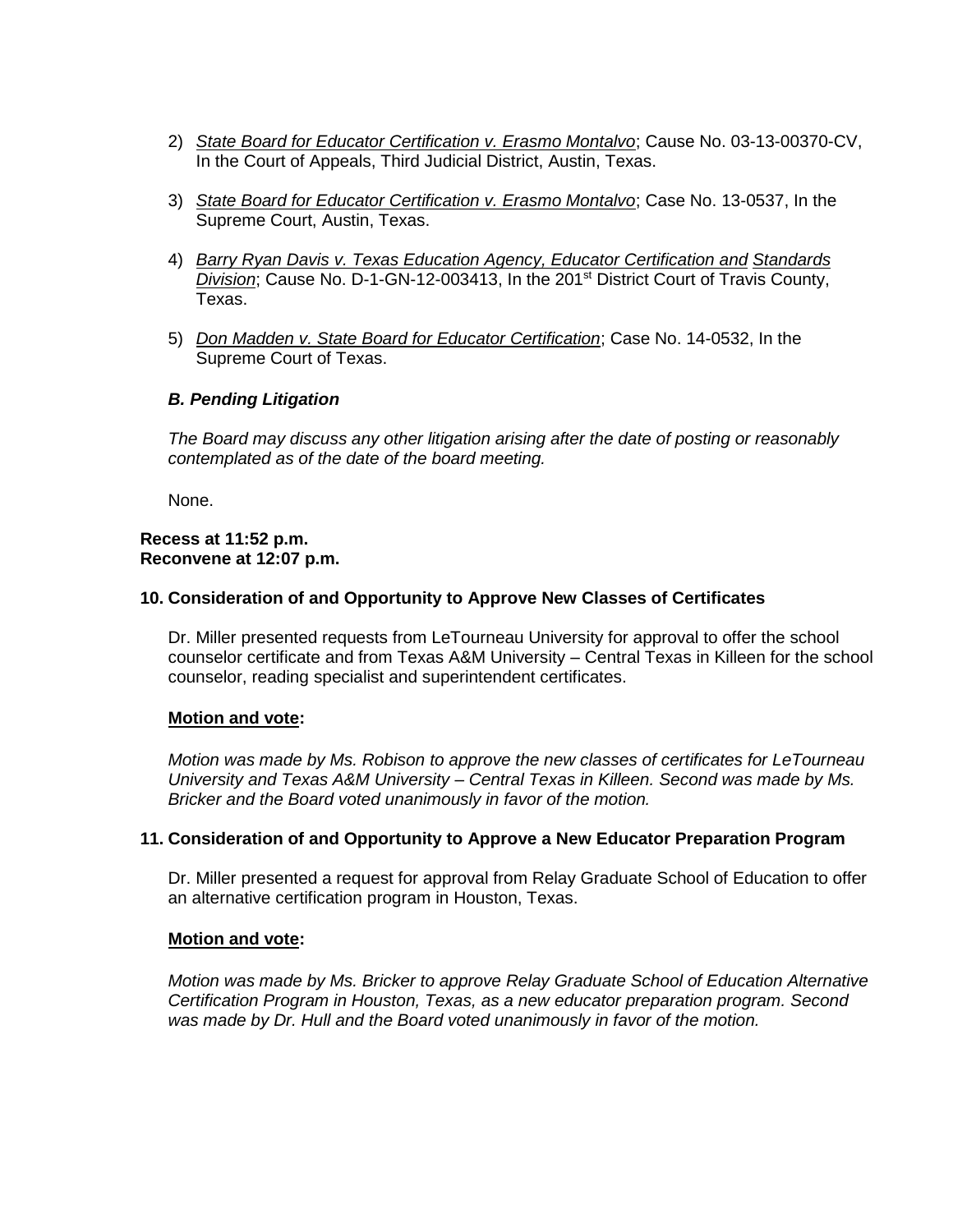## **12. Consideration of and Opportunity to Approve New Members of the Educator Preparation Advisory Committee**

Dr. Miller presented a list of potential committee members for the Educator Preparation Advisory Committee.

The Board asked to see the committee members' titles/positions on the list in the future.

## **Motion and vote:**

*Motion was made by Ms. Druesedow to approve the appointment of the new Educator Preparation Advisory Committee members. Second was made by Ms. Bricker and the Board voted unanimously in favor of the motion.*

## **13. Consideration of and Opportunity to Approve Passing Standards on New Texas Examinations of Educator Standards (TExES)**

Ms. Cook presented the passing standards for four new Texas Examinations of Educator Standards (TExES): Pedagogy and Professional Responsibilities for Trade and Industrial Education 6-12, Mathematics/Physical Science/Engineering 6-12, Physics/Mathematics 7-12, and Journalism 7-12.

The Board asked to see the committee members' titles/positions on the list in the future.

## **Motion and vote:**

*Motion was made by Ms. Robison to approve the passing standards for these four new certification examinations, which will allow candidates in educator preparation programs to meet proficiency requirements for certification. Second was made by Dr. Buckingham and the Board voted unanimously in favor of the motion.*

#### **14. Proposed Amendments to 19 TAC Chapter 249, Disciplinary Proceedings, Sanctions, and Contested Cases, Subchapter B, Enforcement Actions and Guidelines, §249.15, Disciplinary Action by State Board for Educator Certification, and §249.16, Eligibility of Persons with Criminal Convictions for a Certificate under Texas Occupations Code, Chapter 53**

Mr. Byer asked the Board to address this item after item 20.

Public comment was provided by Jennifer Canaday and Patty Quinzi.

Mr. Byer presented this item to the Board. The proposed amendment to 19 TAC §249.15 would conform this section to the proposed amendments approved by the SBEC to 19 TAC Chapter 229, Accountability System for Educator Preparation Programs. The proposed amendment to 19 TAC §249.16 would clarify that multiple statutory provisions provide the basis for certification actions based on criminal history.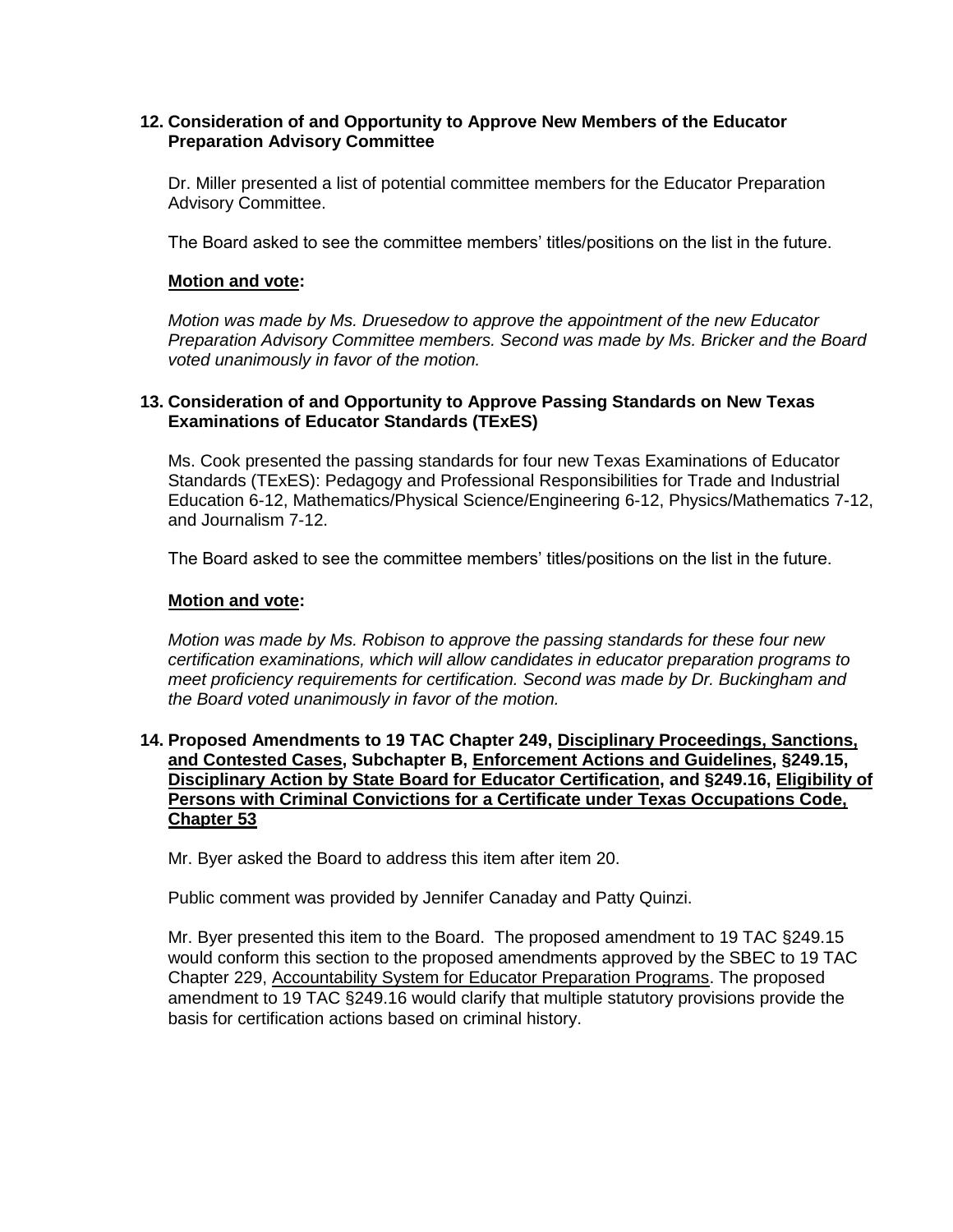*Motion was made by Ms. Everest to approve the proposed amendments to 19 TAC Chapter 249, Disciplinary Proceedings, Sanctions, and Contested Cases, Subchapter B, Enforcement Actions and Guidelines, §249.15, Disciplinary Action by State Board for Educator Certification, and §249.16, Eligibility of Persons with Criminal Convictions for a Certificate under Texas Occupations Code, Chapter 53, to be published as proposed with the Texas Register. Second was made by Ms. Druesedow. Seven members voted in favor and one voted against. The motion carried.*

# **15. Proposed Amendments to 19 TAC Chapter 233, Categories of Classroom Teaching Certificates**

Ms. Cook presented this item to add the Core Subjects certificates into Chapter 233. Substitute text was provided to correct the dates to 2017 in §233.13 (e) and (g).

## **Motion and vote:**

*Motion was made by Ms. Robison to approve the proposed amendments to 19 TAC Chapter 233, Categories of Classroom Teaching Certificates, §§233.1, General Authority; 233.2, Generalist; 233.6, Bilingual Education; 233.7, English as a Second Language; and 233.13, Career and Technical Education (Certificates not requiring experience and preparation in a skill area), to be published as proposed with the Texas Register, as amended. Second was made by Ms. Bricker and the Board voted unanimously in favor of the motion.*

## **16. Proposed Amendments to 19 TAC Chapter 231, Requirements for Public School Personnel Assignments, Subchapter B, Prekindergarten-Grade 6 Assignments, and Subchapter C, Grades 6-8 Assignments**

Ms. Cook presented this item to make changes to the assignment rules, adding Core Subjects where appropriate.

#### **Motion and vote:**

*Motion was made by Ms. Everest to approve the proposed amendments to 19 TAC Chapter 231, Requirements for Public School Personnel Assignments, Subchapter B, Prekindergarten-Grade 6 Assignments, and Subchapter C, Grades 6-8 Assignments, to be published as proposed with the Texas Register. Second was made by Ms. McCall and the Board voted unanimously in favor of the motion.*

#### **17. Adoption of Proposed Amendment to 19 TAC Chapter 249, Disciplinary Proceedings, Sanctions, and Contested Cases, Subchapter B, Enforcement Actions and Guidelines, §249.17, Decision-Making Guidelines**

Mr. Byer presented this item for final adoption. The amendment would clarify the SBEC rule regarding the types of conduct that would result in permanent revocation or denial of a certificate and actions in other states that could result in disciplinary action in Texas.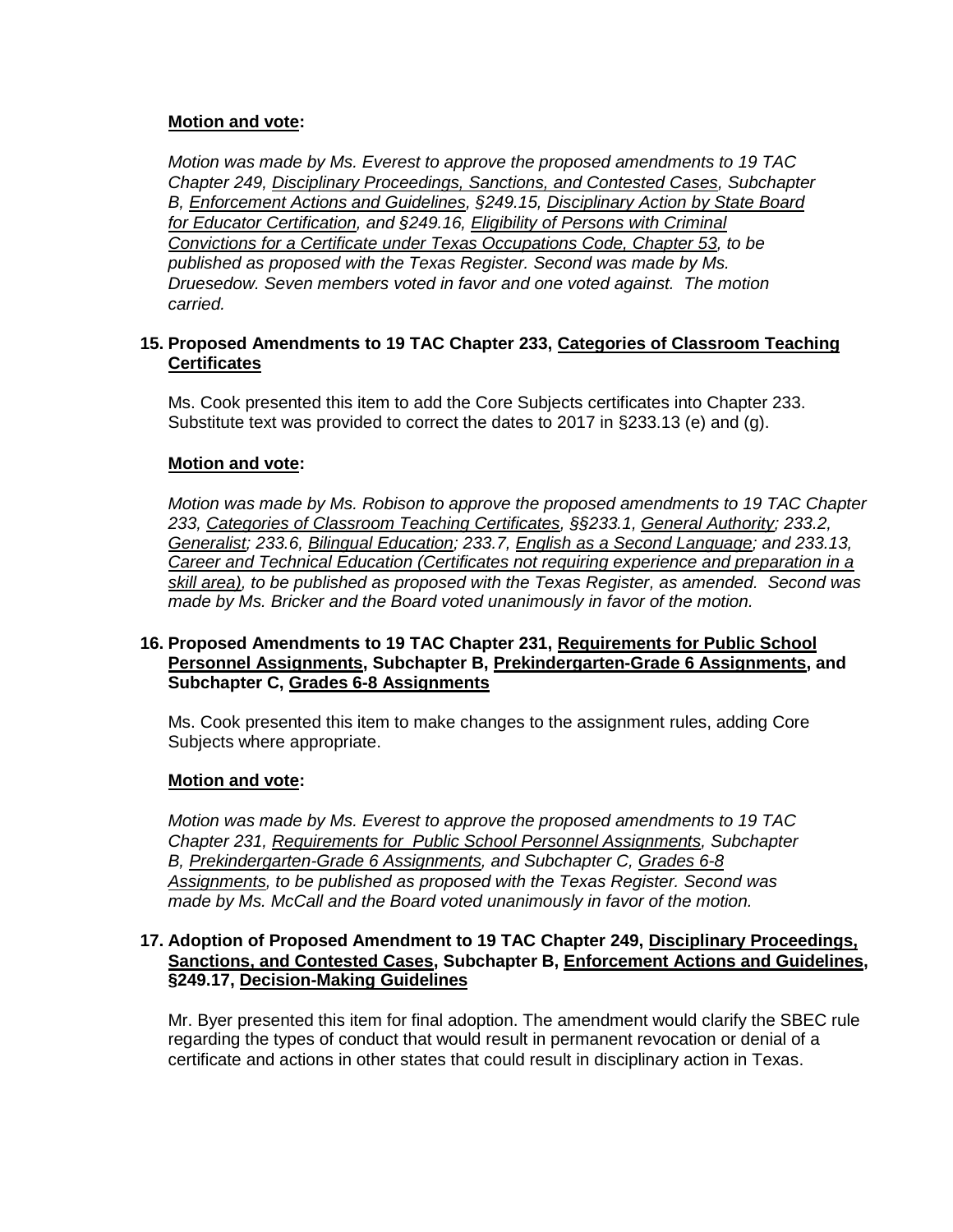*Motion was made by Dr. Hull to approve for adoption, subject to State Board of Education review, the proposed amendment to 19 TAC Chapter 249, Disciplinary Proceedings, Sanctions, and Contested Cases, Subchapter B, Enforcement Actions and Guidelines, §249.17, Decision-Making Guidelines, with an effective date of 20 days after filing the adoption notice with the Texas Register. Second was made by Ms. Druesedow and the Board voted unanimously in favor of the motion.*

## **18. Adoption of Proposed Revisions to 19 TAC Chapter 227, Provisions for Educator Preparation Candidates**

Public comment was provided by Jeremy Scott Fikes, John-Peter Lund, Kate Kuhlmann, Diann Huber, Jill Marshall, Melva Cardenas, Dr. Rae Queen and Dr. Rosemary Robbins.

Dr. Miller presented this item to the Board. The proposed revisions are necessary as a result of House Bill (HB) 2012, 83rd Texas Legislature, Regular Session, 2013, to update the rules to reflect current law, clarify minimum standards for all EPPs, allow for flexibility, and ensure consistency among EPPs in the state.

## **Motion and vote:**

*Motion was made by Ms. Bricker to approve proposed revisions to 19 TAC Chapter 227, Provisions for Educator Preparation Candidates, inclusive of the admission criteria that the grade point average be increased to 2.75. Second was made by Ms. McCall.*

*Motion was made by Ms. Robison to amend the original motion to replace the GPA with 2.5. Second was made by Mr. Leal. Eight members voted in favor; two voted against. The motion carried.*

*Motion was made by Ms. Robison to approve for adoption, as amended, subject to State Board of Education review, the proposed revisions to 19 TAC Chapter 227, Provisions for Educator Preparation Candidates, §§227.1, 227.5, 227.10, 227.15, 227.20, 227.103, 227.105, and 227.107, with an effective date of March 1, 2015, and proposed new 19 TAC §227.17, with an effective date of January 1, 2015. Second was made by Dr. Hull and the Board voted unanimously in favor of the motion.*

## **19. Adoption of Proposed Amendments to 19 TAC Chapter 228, Requirements for Educator Preparation Programs**

Public comment was provided by Kenneth Evans and Howell Wright.

Dr. Miller presented this item to the Board. The proposed revisions are necessary as a result of HB 2012, 83rd Texas Legislature, Regular Session, 2013, to update the rules to reflect current law, clarify minimum standards for all EPPs, allow for flexibility, and ensure consistency among EPPs in the state.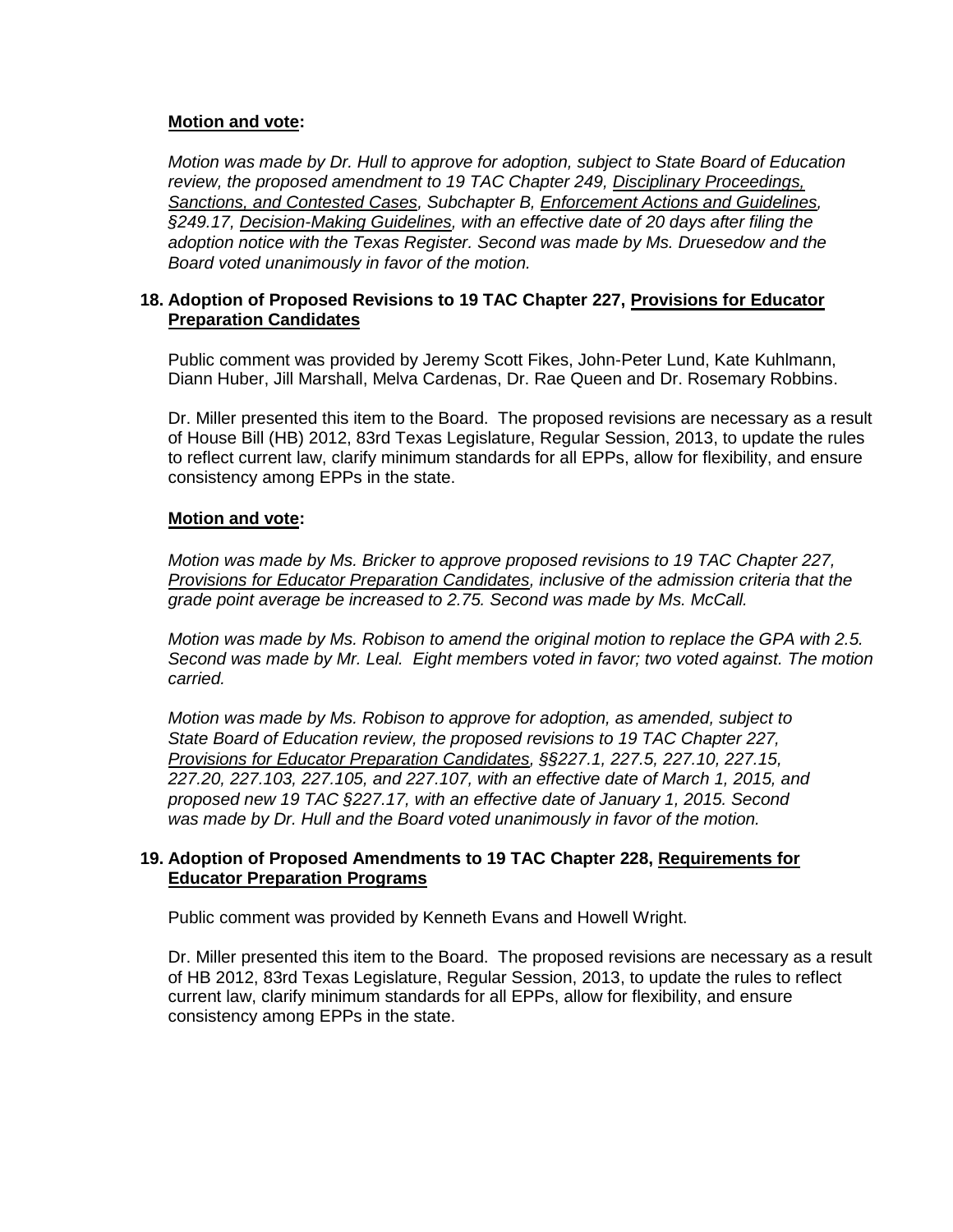*Motion was made by Ms. Bricker to strike §228.35 (g)(2). Second was made by Dr. Hull and the Board voted unanimously in favor of the motion.*

*Motion was made by Dr. Hull to add "and C-2" to the end of §228.30(b)(5). Second was made by Mr. Allard and the Board voted unanimously in favor of the motion.*

*Motion was made by Ms. Everest to retain language relating to clinical teaching as §228.30(c) that was previously stricken. Second was made by Ms. McCall and the Board voted unanimously in favor of the motion.*

*Motion was made by Dr. Hull to approve for adoption, as amended, subject to State Board of Education review, the proposed amendments to 19 TAC Chapter 228, Requirements for Educator Preparation Programs, with an effective date of 20 days after filing the adoption notice with the Texas Register. Second was made by Ms. Druesedow and the Board voted unanimously in favor of the motion.*

#### **20. Adoption of Proposed Amendments to 19 TAC Chapter 229, Accountability System for Educator Preparation Programs, §§229.2-229.8, and Withdrawal of Proposed Amendment to 19 TAC §229.9, Fees for Educator Preparation Program Approval and Accountability**

Public comment was provided by Jennifer Canaday.

Dr. Miller presented this item to the Board. The proposed amendment is necessary as a result of HB 2012, 83rd Texas Legislature, Regular Session, 2013, to update and make uniform definitions, modify the standards used for enforcing the reporting of data, clarify the standards used for accountability, adjust the small group exception requirements, and establish a new process for challenging sanctions imposed on programs that fail the accountability system.

#### **Motion and vote:**

*Motion was made by Dr. Hull to approve an amendment to change the word "shall" to "may" in §229.3(b), (c), and (d). Second was made by Ms. Everest and the Board voted unanimously in favor of the motion.*

*Motion was made by Mr. Allard to approve for adoption, as amended, subject to State Board of Education review, the proposed amendments to 19 TAC Chapter 229, Accountability System for Educator Preparation Programs, §§229.2-229.8, with an effective date of 20 days after filing the adoption notice with the Texas Register; and withdraw the proposed amendment to 19 TAC Chapter 229, Accountability System for Educator Preparation Programs, §229.9, Fees for Educator Preparation Program Approval and Accountability, that was published in the Texas Register. Second was made by Ms. Druesedow and the Board voted unanimously in favor of the motion.*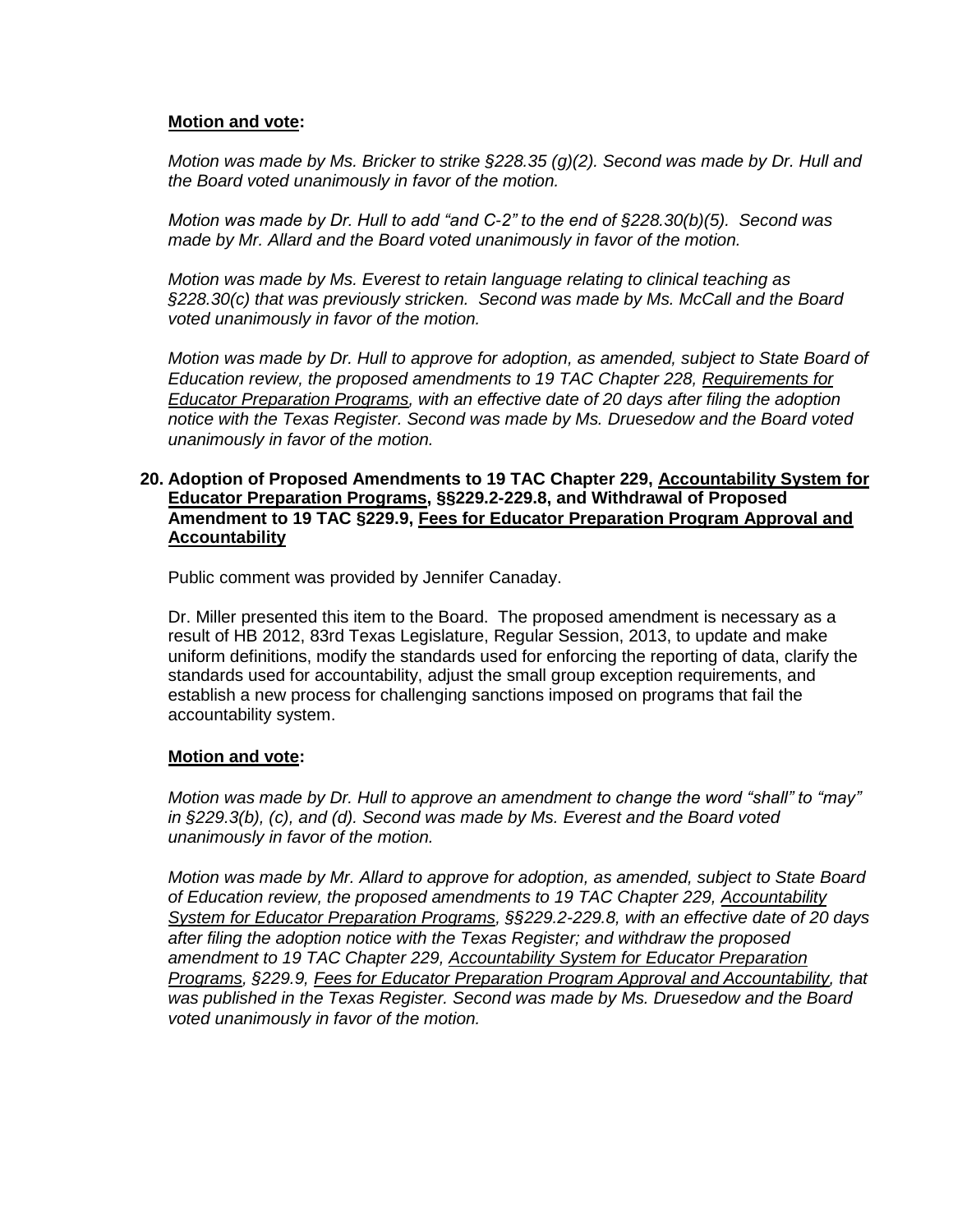## **21. Adoption of Proposed Amendment to 19 TAC Chapter 250, Administration, Subchapter B, Rulemaking Procedures, §250.20, Petition for Adoption of Rules or Rule Changes**

Mr. Byer presented this item to the Board. The proposed amendment clarifies references to the Texas Education Agency (TEA) and updates the petition form to reflect the name of the office to which the form should be mailed.

# **Motion and vote:**

*Motion was made by Ms. McCall to approve for adoption, subject to State Board of Education review, the proposed amendment to 19 TAC Chapter 250, Administration, Subchapter B, Rulemaking Procedures, §250.20, Petition for Adoption of Rules or Rule Changes, with an effective date of 20 days after filing the adoption notice with the Texas Register. Second was made by Mr. Leal and the Board voted unanimously in favor of the motion.*

## **22. Consideration of Petition for Adoption of Rule Change Concerning 19 TAC Chapter 239, Student Services Certificates, Subchapter B, School Librarian Certificate, §239.60, Requirements for the Issuance of the Standard School Librarian Certificate**

The petitioner, Vanessa Corral, presented this item on her own behalf.

Ms. Cook answered questions from the Board. This petition requests an amendment to 19 TAC §239.60(4) that would allow the experience of teaching in a school setting for 15 hours a week or more, whether as an academic tutor or any other related experience to be considered comparable to the two creditable years of teaching experience as a classroom teacher.

# **Motion and vote:**

*Motion was made by Dr. Hull to initiate rulemaking with regard to librarian certification in §239.60. Second was made by Mr. Leal and the Board voted unanimously in favor of the motion.*

**23. Discussion of 19 TAC Chapter 227, Provisions for Educator Preparation Candidates, Subchapter B, Preliminary Evaluation of Certification Eligibility, §227.107, Fee for Request for Preliminary Criminal History Evaluation; Chapter 229, Accountability System for Educator Preparation Programs, §229.9, Fees for Educator Preparation Program Approval and Accountability; and Chapter 230, Professional Educator Preparation and Certification, Subchapter G, Certificate Issuance Procedures, §230.99, Fees for Certification Services, §230.101, Schedule of Fees for Certification Services, and §230.103, E-Pay Supplemental Fee**

Dr. Miller presented this discussion item to the Board. In response to a Sunset Advisory Commission recommendation that fees in rule for educator certification and educator preparation programs be evaluated and adjusted to cover costs and ensure equity, TEA staff is conducting a study of the actual costs of services and will provide information to the SBEC at the October meeting.